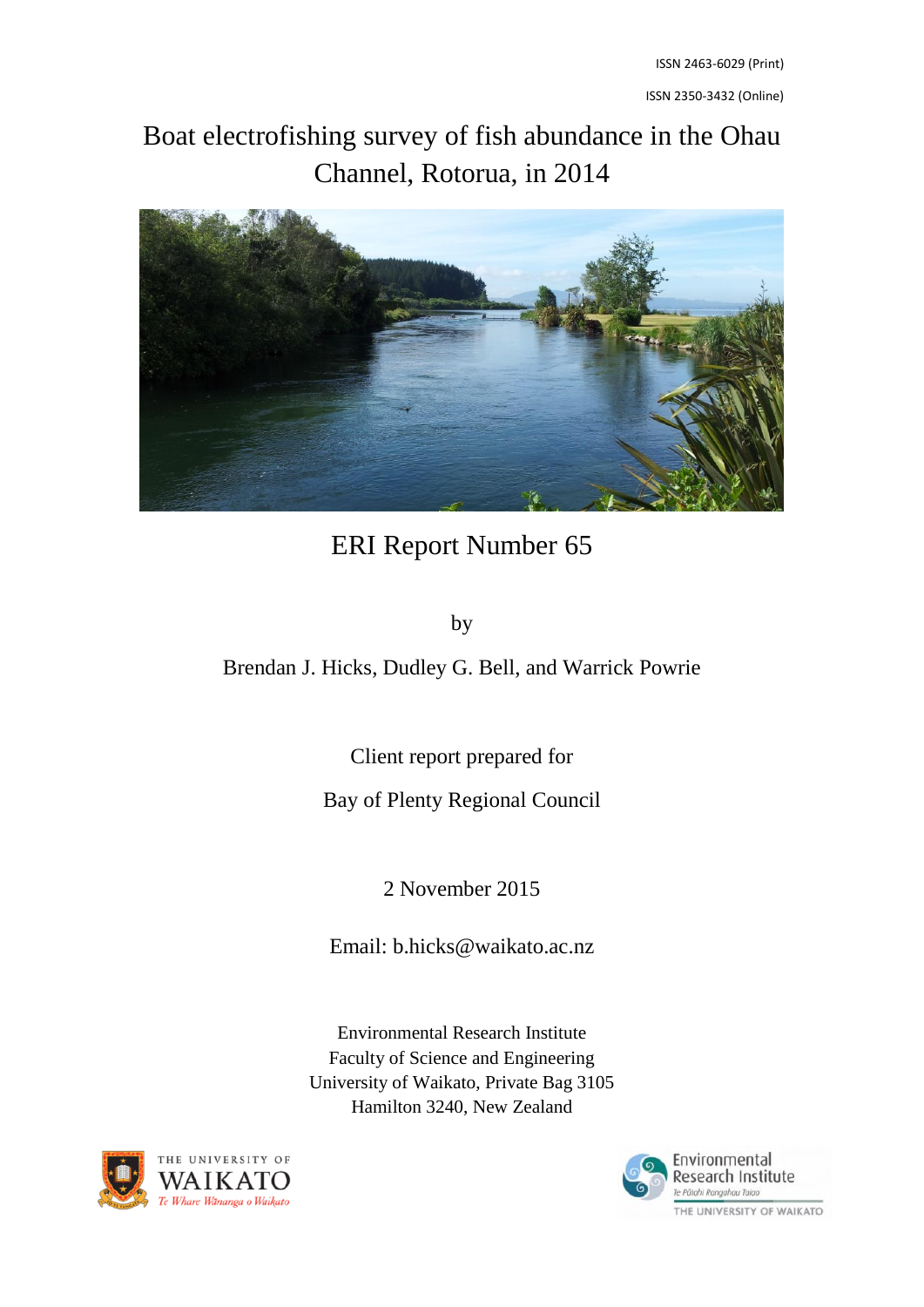#### **Cite report as:**

Hicks BJ and DG Bell 2014. Boat electrofishing survey of fish abundance in the Ohau Channel, Rotorua, in 2014. *Environmental Research Institute Report No. 65*. Client report prepared for Bay of Plenty Regional Council. Environmental Research Institute, Faculty of Science and Engineering, The University of Waikato, Hamilton. 14pp. ISSN 2350-3432

**Cover picture**: View of the weir at the upstream end of the Ohau Channel, Rotorua, North Island, New Zealand.

*Reviewed by: Approved for release by*

Rellonule

Rob Donald John Tyrrell Bay of Plenty Regional Council University of Waikato

 $JZ$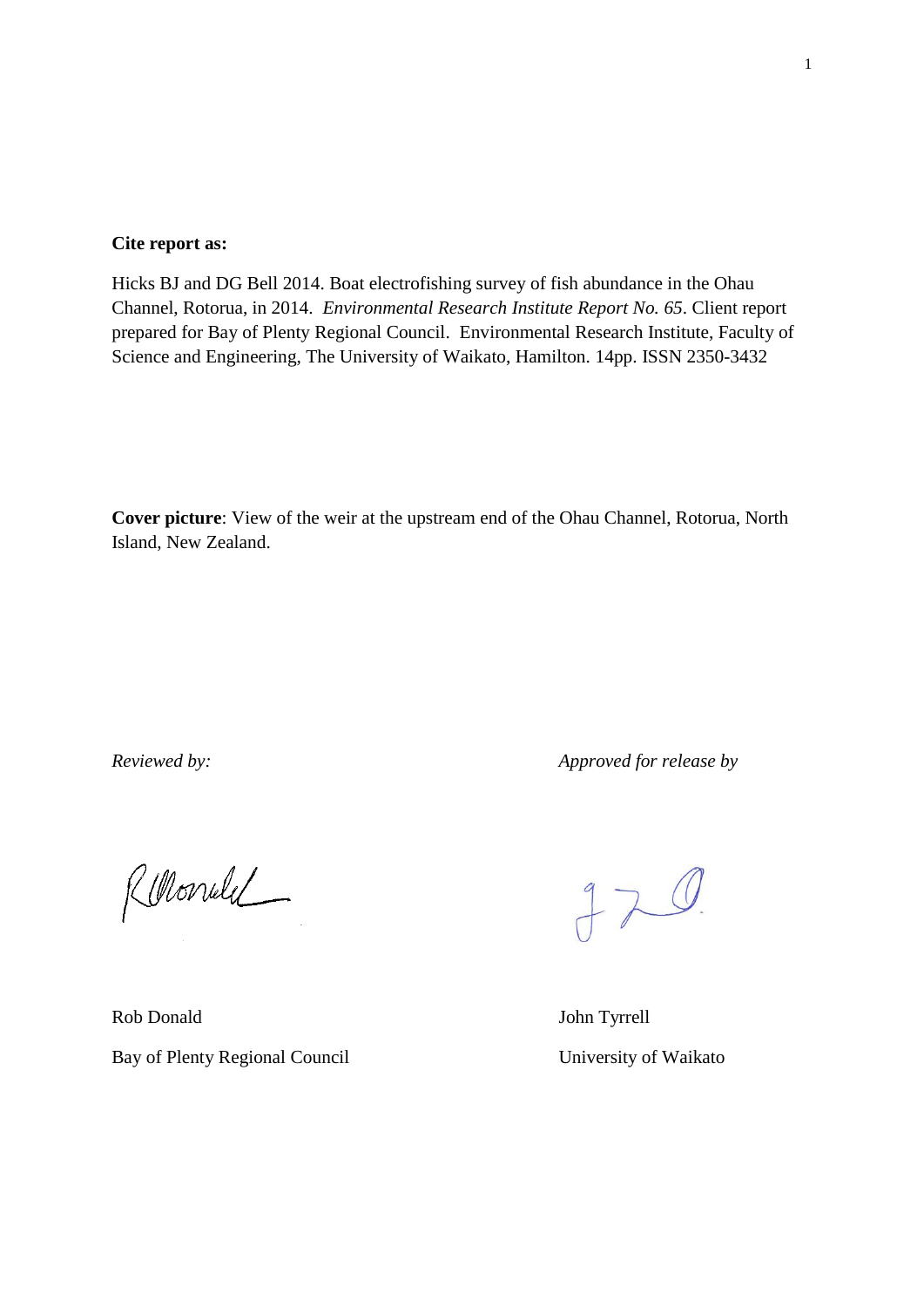#### **Executive summary**

<span id="page-2-0"></span>The aim of the survey was to provide on-going monitoring of the fish communities and abundance by boat electrofishing in the Ohau Channel, especially fish species that are taonga to Maori (eels, goldfish, and koura). In the current study, we present the findings from the eighth year of sampling (2014) and a summary of previous surveys.

We used the University of Waikato's 4.5 m-long, aluminium-hulled electrofishing boat to catch a total of 642 fish (11.3 kg) 11 sites on 9 December 2014, which comprised 2,914 lineal m and 11,656  $m^2$  in area. Koura and 4 fish species were present, with common bully most abundant (up to 27 fish 100 m<sup>-2</sup> at the site 5, edge habitat). Goldfish (up to 5.92 g m<sup>-2</sup>) was the next most abundant species, and was most abundant in sites 8-11 the lower channel, especially at site 11, the excavated side channel. Rainbow trout were next the most abundant species (up to 0.25 fish 100 m<sup>-2</sup>). Mean bully biomass (5.25 g m<sup>-2</sup>) was much higher than for smelt (0.07 g m<sup>-2</sup>). Koura had a patchy distribution; 5 individuals were caught.

Comparing catches over the 8 years of sampling, the abundance of common bullies in 2014  $(4.81$  fish 100 m<sup>-2</sup>) was consistent with catch rates in most post-wall years (after 2007; range 0.81-5.72 fish 100 m<sup>-2</sup>), but lower than in 2013. The cause of fluctuating bully abundance is not known, and was not accounted for by changes in water clarity expressed as black disc distance (BDD), water temperature, or water conductivity. Poor water clarity can reduce the efficiency of electrofishing, suggesting that bully density estimates might decrease with decreasing BDD. However, common bully densities in 2012 and 2011 were inversely related BDD. In 2014, catches of smelt, a similar sized fish to bullies, were extremely low.

Goldfish biomass increased initially 2009 and 2010 because of targeted fishing in the excavated side channel (site 11), which has dense macrophyte beds that provide good habitat for goldfish. The continued rise in goldfish density from 2012 on suggests a real increase in goldfish numbers has occurred. Eels were scarce in the Ohau Channel and catches were very variable. Longfin eels were caught in most years, and in 2012 and 2013 shortfin eels were also caught, but in 2014 no eels were caught.

Analysis of fish densities before and after wall closure is hampered by the single data point before closure. However, we now have 7 years of post-wall data, and comparison of means and standard deviations suggest that the number of bullies has decreased.

An intriguing trend of decreasing rainbow trout densities with increasing BDD, which is a measure of both water clarity and phytoplankton abundance, has occurred following wall construction (Figure 3). The trend is opposite to the usual decline of catch rate by boat electrofishing with reduced water clarity. The explanation for this is not immediately clear, and could be increased avoidance of the electrofishing boat by trout in clearer water. It is also possible that reduced BDD indicates high algal productivity in Lake Rotorua, which in turn could increase trout abundance in the Ohau Channel. This remains to be tested.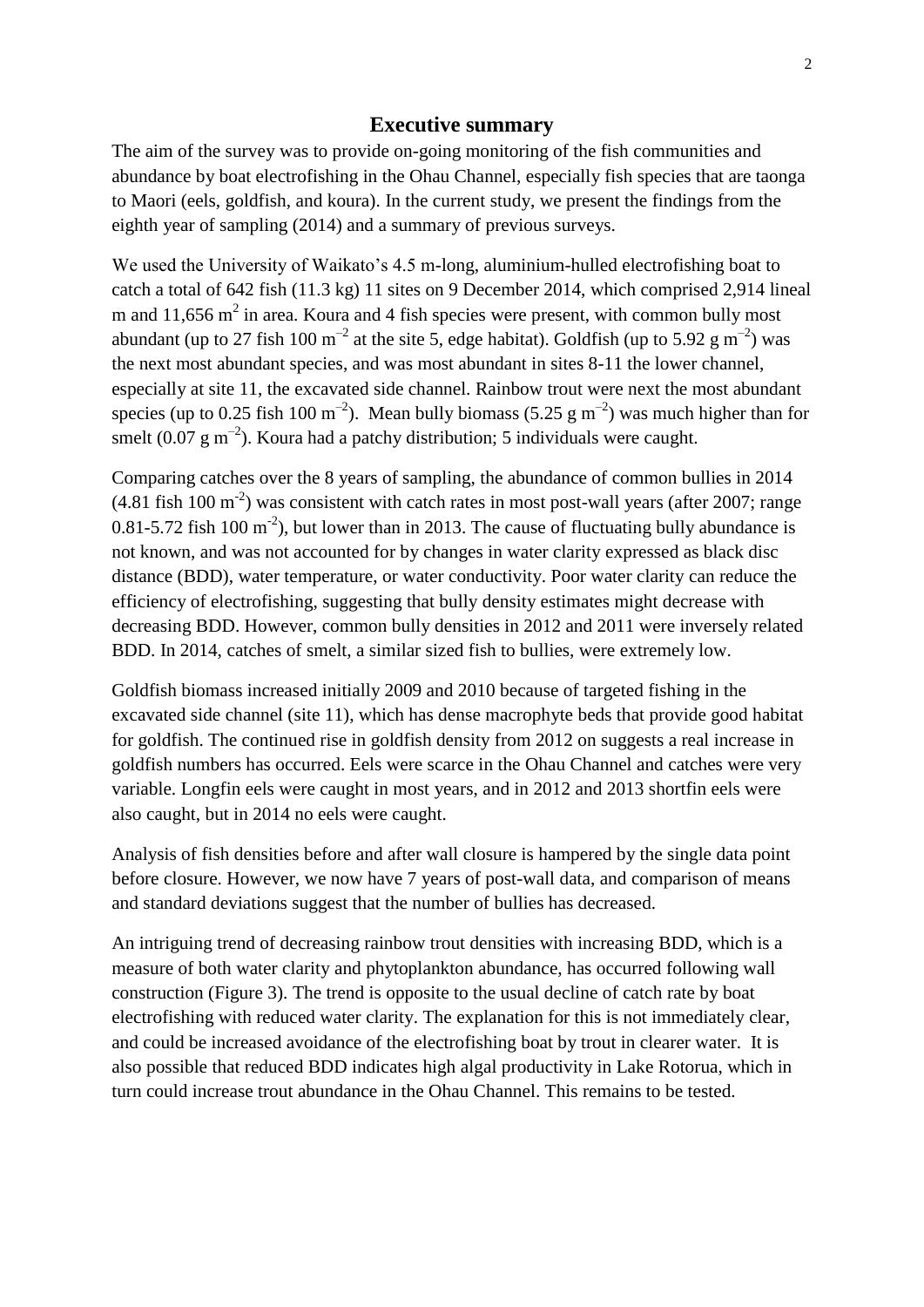### **Table of contents**

<span id="page-3-0"></span>

## **List of tables**

<span id="page-3-1"></span>

| Table 1. Summary of reports describing boat electrofishing in the Ohau Channel5            |
|--------------------------------------------------------------------------------------------|
| Table 2. Habitat types and dimensions of sites that were boat electrofished in the Ohau    |
|                                                                                            |
| Table 3. Total number of each species in the Ohau Channel collected in 10-min passes at 11 |
| sample sites with boat electrofishing on 9 December 2014. Blank cells indicate no catch    |
|                                                                                            |
| Table 4. Density of each species in the Ohau Channel collected in 10-min passes at 11      |
|                                                                                            |
| Table 5. Areal biomass of fish and koura in the Ohau Channel collected in 10-min passes at |
|                                                                                            |
| Table 6. Catch per unit effort of common bully, common smelt, goldfish and rainbow trout   |
| in the Ohau Channel caught at passes at 11 sample sites with boat electrofishing on 9      |
|                                                                                            |
| Table 7. A. Number of fish and koura and B. mean fish and koura densities in the Ohau      |
| Channel measured by boat electrofishing between 2007 and 2014. (Source of data: Brijs      |
| et al. 2008, 2009, 2010, Hicks et al. 2011, 2013, 2014, and this survey)11                 |
| Table 8. Conductivity and black disc distance measured in the in the Ohau Channel at the   |
| time of boat electrofishing surveys between 2007 and 2014. NZDST = New Zealand             |
| daylight saving time, i.e., UTC+13 h. UTC = Universal time coordinated. (Source of         |
| data: Brijs et al. 2008, 2009, 2010, Hicks et al. 2011, 2013, 2014, and this survey).  12  |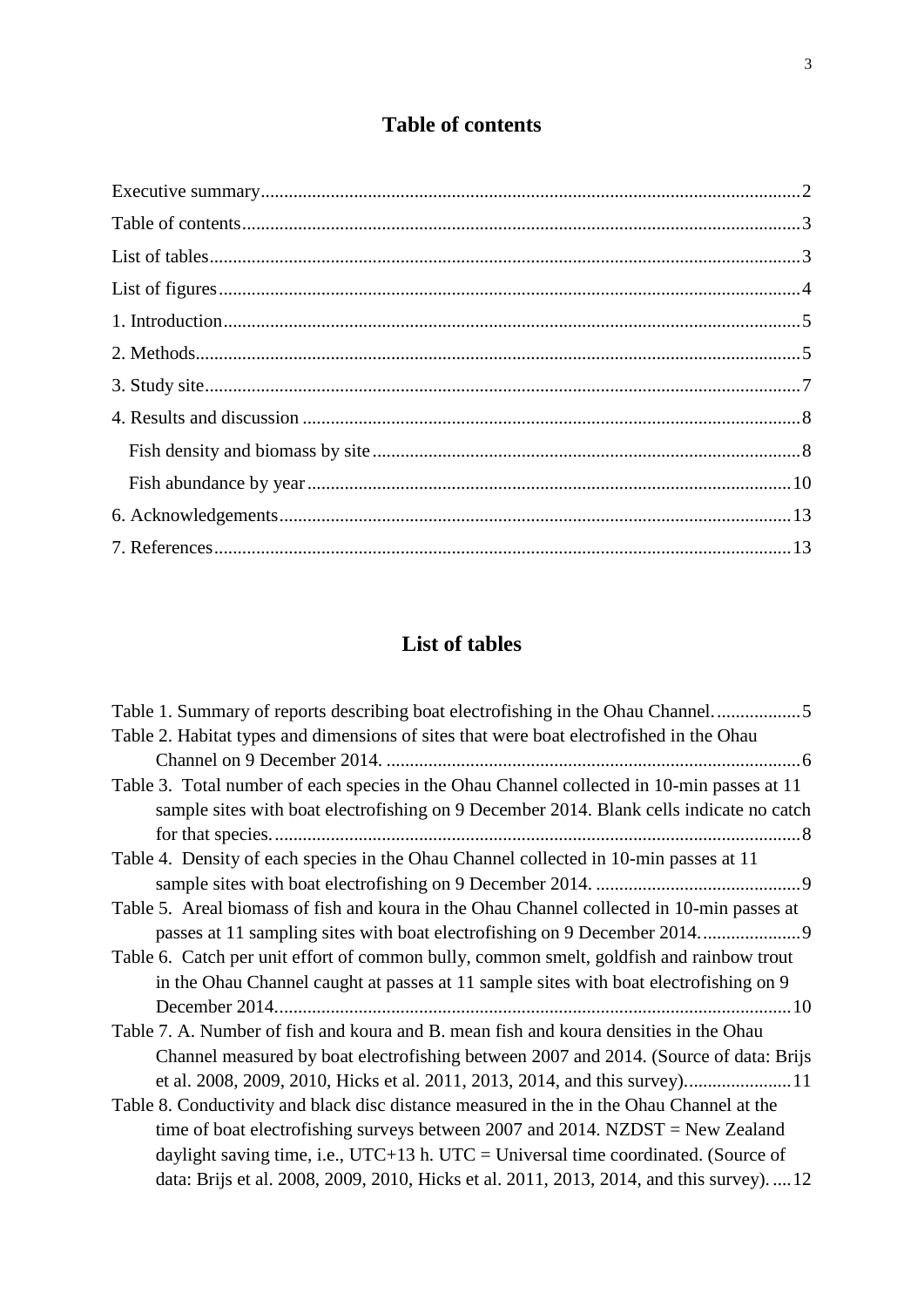## **List of figures**

<span id="page-4-0"></span>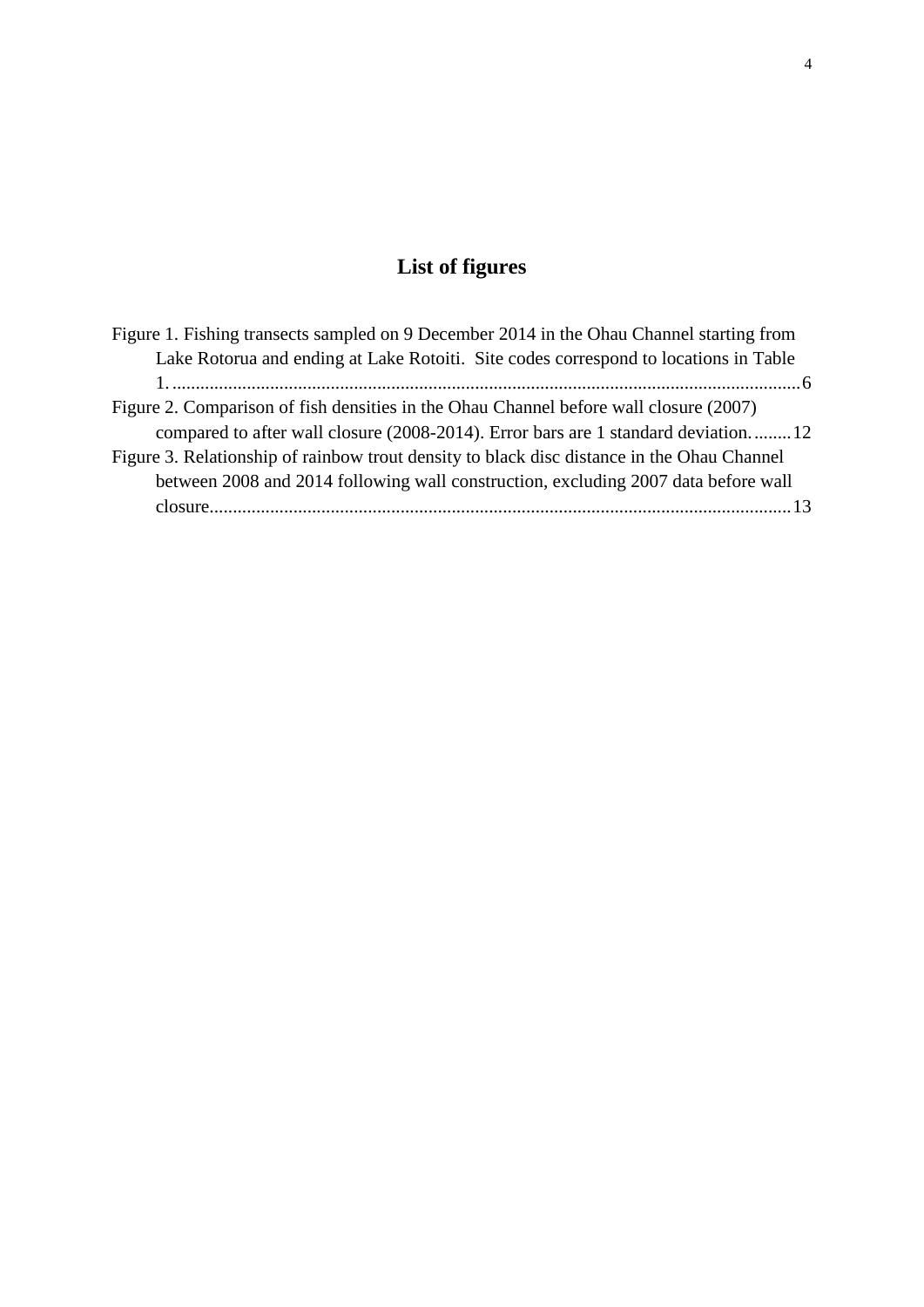#### <span id="page-5-0"></span>**1. Introduction**

The Bay of Plenty Regional Council (BOPRC) contracted the University of Waikato to conduct a survey of the fish abundance in the Ohau Channel. Similar surveys using boat electrofishing had been previously carried out in each December from 2007 to 2012 (Brijs et al. 2008, 2009, 2010, Hicks et al. 2011, 2013, 2014; Table 1). The original purpose of this series of surveys was to apply an independent method to estimate the densities of common smelt and bullies in the Ohau Channel at fixed points along the bank which coincided with trap netting sites used by the National Institute of Water and Atmospheric Research (NIWA). Since the low number of smelt captured by a single day's boat electrofishing became apparent compared to the numbers captured by seasonal trapping (e.g., Rowe et al. 2008, 2009), the aim of the boat electrofishing survey was modified to provide on-going monitoring of the fish communities and abundance in the Ohau Channel, especially koura and fish species (eels and goldfish) that are taonga to Maori. In the current study, we present the findings from the eighth year of sampling (2014) and a summary of previous surveys.

| Report type        | Report number | Fishing year | Authors             |
|--------------------|---------------|--------------|---------------------|
| <b>CBER</b> report | 66            | 2007         | Brijs et al. (2008) |
| <b>CBER</b> report | 97            | 2008         | Brijs et al. (2009) |
| <b>CBER</b> report | 112           | 2009         | Brijs et al. (2010) |
| <b>CBER</b> report | 124           | 2010         | Hicks et al. (2011) |
| ERI report         | 26            | 2011, 2012   | Hicks et al. (2013) |
| ERI report         | 47            | 2013         | Hicks et al. (2014) |
| ERI report         | 65            | 2014         | Hicks et al. (2015) |

<span id="page-5-2"></span>Table 1. Summary of reports describing boat electrofishing in the Ohau Channel.

#### <span id="page-5-1"></span>**2. Methods**

We used a 4.5 m-long, aluminium-hulled electrofishing boat with a 5-kilowatt pulsator (GPP, model 5.0, Smith-Root Inc, Vancouver, Washington, USA) powered by a 6-kilowatt customwound generator. Two anode poles, each with an array of six stainless steel droppers, created the fishing field at the bow, with the boat hull acting as the cathode. A total of 11 sites in the Ohau Channel were fished in 2014 (Table 1, Figure 1).

As in previous seasons, sites 2, 4, 8 and 10 coincided with NIWA trap netting sites. Electrofishing subsequently commenced upstream of NIWA trap locations and proceeded to move downstream past them. The remaining sites were spread throughout the Ohau Channel and generally incorporated different habitat characteristics representative of the entire channel. All of the sites had a fishing effort of 10 minutes across each of the habitats (Table 5), which included littoral areas, macrophyte beds and mid-channel habitats for the specified target species.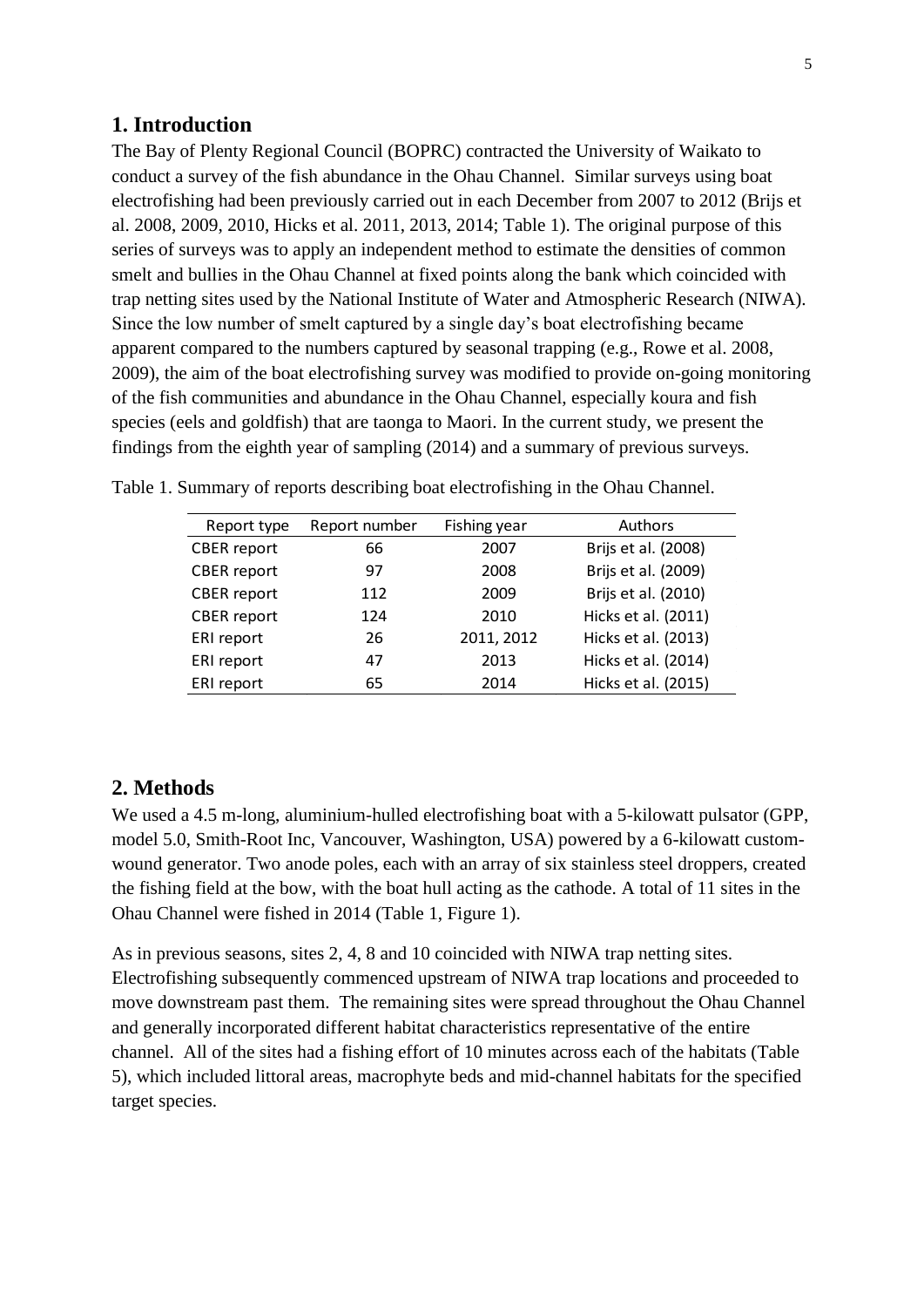| Site  | Description                       |       |        | Length $(m)$ Area $(m^2)$ Depth range $(m)$ |
|-------|-----------------------------------|-------|--------|---------------------------------------------|
| 1     | Edge habitat below weir           | 329   | 1,316  | $0.7 - 2.1$                                 |
| 2     | Edge habitat by net site 1        | 308   | 1,232  | $0.5 - 1.2$                                 |
| 3     | Mid channel habitat by net site 1 | 405   | 1,620  | $0.5 - 1.1$                                 |
| 4     | Edge habitat by net site 2        | 207   | 828    | $0.7 - 2.1$                                 |
| 5     | Edge habitat by net site 3        | 251   | 1,004  | $0.5 - 1.2$                                 |
| 6     | Mid channel habitat               | 325   | 1,300  | $0.6 - 2.2$                                 |
| 7     | Edge habitat                      | 225   | 900    | $0.5 - 1.1$                                 |
| 8     | Edge habitat near side channel    | 253   | 1,012  | $0.8 - 1.8$                                 |
| 9     | Willow edge                       | 221   | 884    | $0.7 - 2.2$                                 |
| 10    | Edge habitat by net site 4        | 227   | 908    | $1.2 - 2.0$                                 |
| 11    | Side channel                      | 163   | 652    | $0.5 - 1.2$                                 |
| Total |                                   | 2,914 | 11,656 |                                             |

<span id="page-6-0"></span>Table 2. Habitat types and dimensions of sites that were boat electrofished in the Ohau Channel on 9 December 2014.

<span id="page-6-1"></span>

Figure 1. Fishing transects sampled on 9 December 2014 in the Ohau Channel starting from Lake Rotorua and ending at Lake Rotoiti. Site codes correspond to locations in Table 1.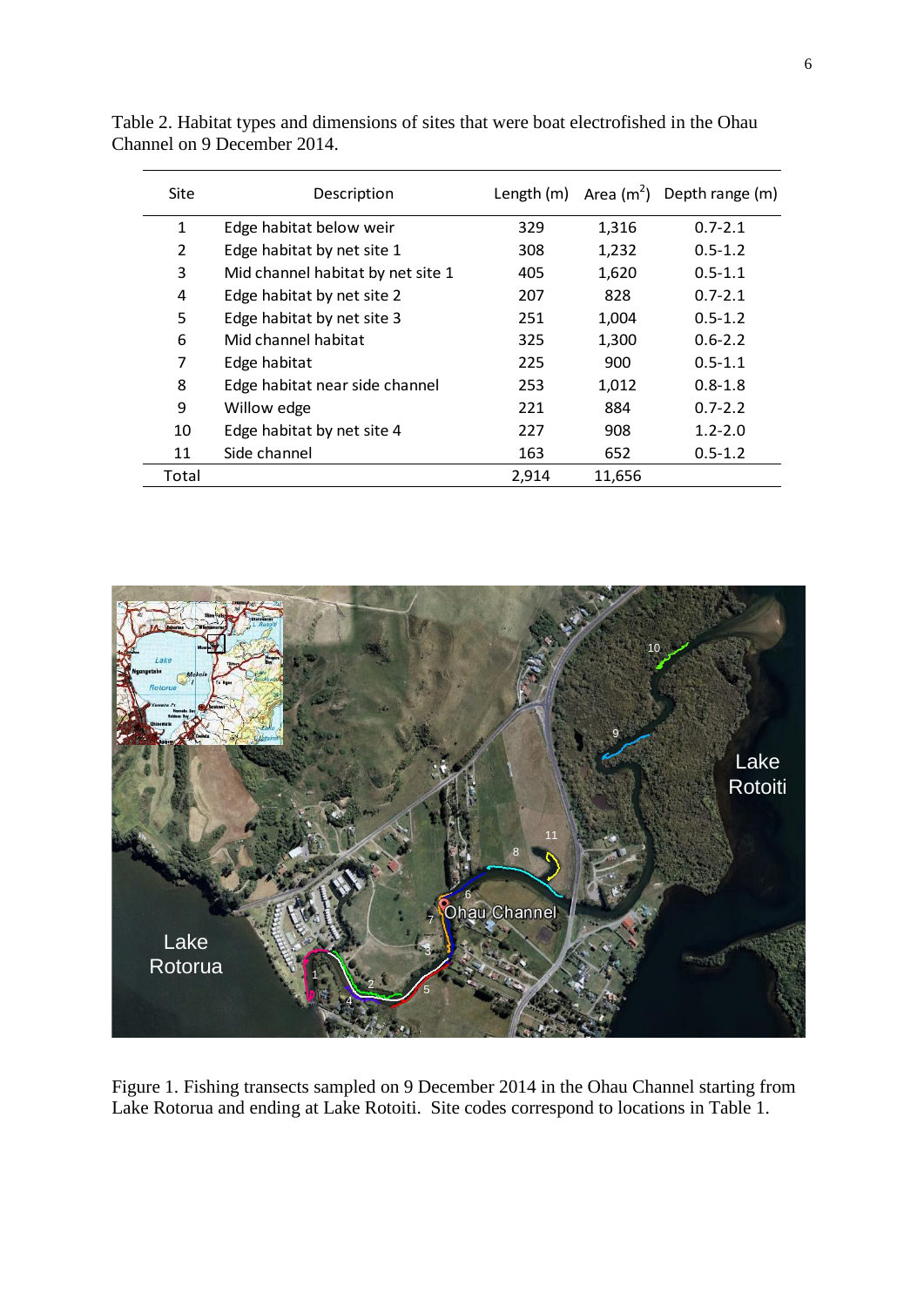Prior to fishing, electrical conductivity was measured with a YSI 3200 conductivity meter and horizontal water visibility was measured using a black disc (Davies-Colley 1988). All sites were fished with the pulsator set to low range (50-500 V direct current) and a frequency of 60 pulses per second. The percent of range of the pulsator was set to 60%, which gave an applied current of 3-4 A root mean square. From past experience, an effective fishing field was noted to achieve a depth of about 2-3 m, and 2 m either side of the centre-line of the boat. This suggests that the boat fished a transect about 4-m wide, consistent with behavioural reactions of fish at the water surface, and so the linear distance fished, measured with hand-held Garmin GPSMAP 60Cx global positioning system, was multiplied by 4 m to calculate the area fished (Table 1).

All goldfish, smelt, and bullies were euthanised with an overdose of benzocaine after collection then transferred into labelled bags for weighing (g) and measurement (mm) back at the lab for processing. Trout and eels were then anaesthetised in Aqui-S, measured, and allowed to recover in labelled mesh bags (4-mm mesh) that were secured in the channel at each sample station. When all sites had been fished, holding bags at each sample station were recovered and the trout and eels were released at their point of capture.

#### <span id="page-7-0"></span>**3. Study site**

The Ohau Channel begins below the weir that controls the outflow of Lake Rotorua; the current is relatively strong and fast at this point. As distance from the weir increases the current slows as the channel widens and deepens and an increase in the extent of macrophyte beds occurs. At the downstream end of the Ohau Channel before it discharges into Lake Rotoiti the littoral zone is mainly dominated by willows.

Water temperature at the starting point of fishing was  $18.4^{\circ}$ C at 1030 h NZDST on 9 December 2014 and the fishing depth ranged between 0.5 to 2.2 m (Table 1). Specific conductivity, i.e., standardised to  $25^{\circ}$ C, was 184.2  $\mu$ S cm<sup>-1</sup>, and ambient conductivity, which controls power transfer of the electrical field, was  $163.0 \,\mu\text{S cm}^{-1}$ . The riparian zones of the Ohau Channel were consisted mainly of residential gardens and pasture in the upstream half of the channel (the Lake Rotorua end) and riparian willows in the downstream half of the channel (near Lake Rotoiti). Submerged macrophytes, such as pondweed (*Potamogeton crispus*) and parrot's feather (*Myriophyllum aquaticum*), were observed throughout the channel as well as the presence of freshwater mussels (*Echyridella menziesii*) in bare sandy areas. The black disc distance (BDD), which measures horizontal underwater visibility (Davies-Colley 1988), was 1.45 m in 2014, which was the second highest reading since 2007, just less than the 2.0 m that was measured in that year.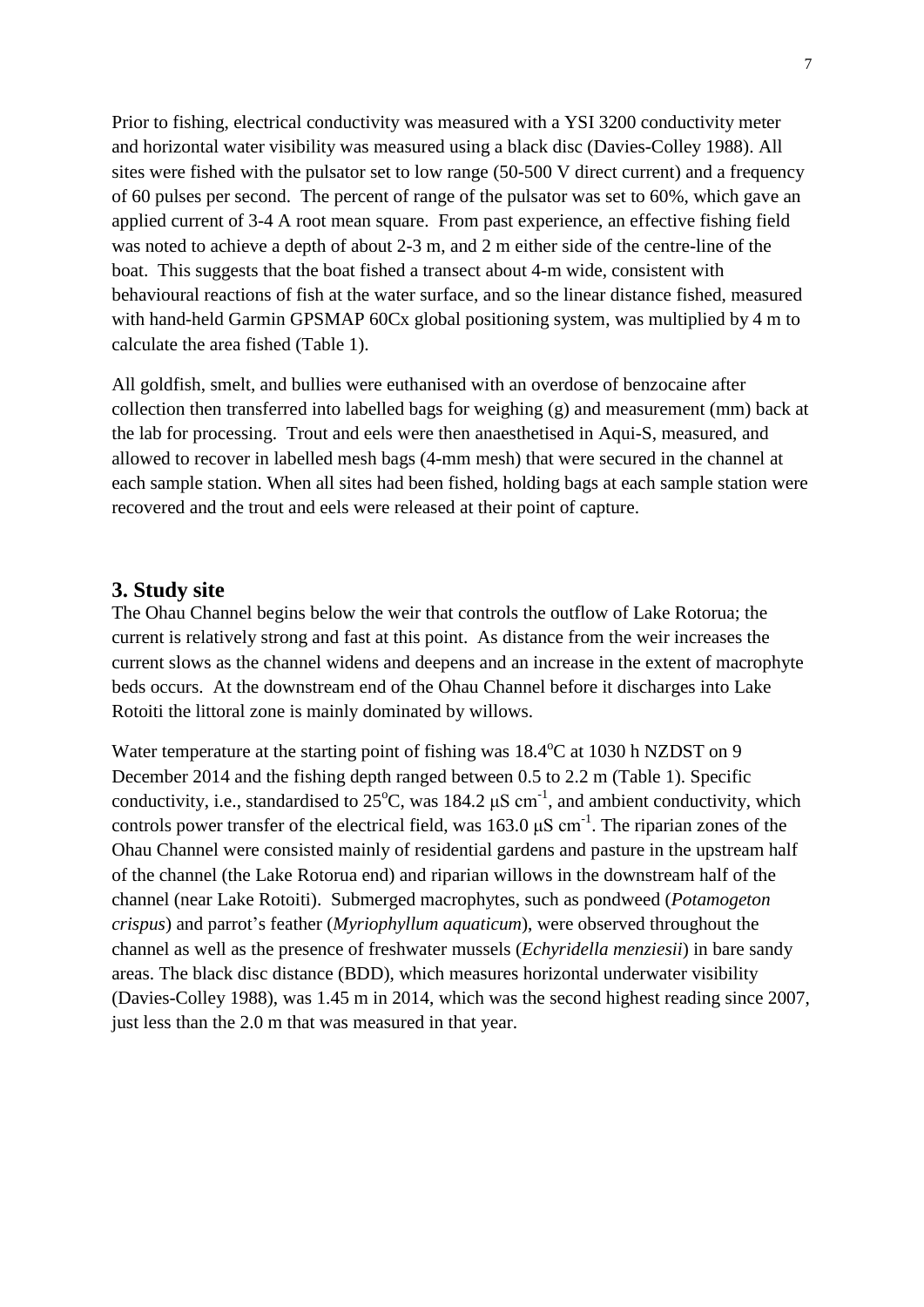### <span id="page-8-1"></span><span id="page-8-0"></span>**4. Results and discussion**

#### *Fish density and biomass by site*

A total of 642 fish (11.3 kg) were caught at the 11 sites that were fished in 2014, which comprised 2,914 lineal m and 11,656 m<sup>2</sup> in area (Table 2). Koura and 4 fish species were present, with common bully the most abundant species (Table 3). Goldfish (56 fish) was the next most abundant species, and was most abundant in sites 8-11 the lower channel, especially at site 11, the excavated side channel. Rainbow trout were next the most abundant species (13 fish).

Common bullies had the highest densities of any fish species in 2014 (up to 27 fish 100  $m^{-2}$ ) at the site 5, edge habitat), but goldfish were more abundant than smelt at site 11 (Table 4). Mean bully biomass (5.25 g m<sup>-2</sup>) was much higher than for smelt (0.07 g m<sup>-2</sup>; Table 5). Koura had a patchy distribution; only 5 individuals were caught. Catch per unit effort (for time) reflected species density at each site (Table 6).

| Site  |                                                             | Number of individuals per site |          |     |          |       |             |       |       |  |  |  |
|-------|-------------------------------------------------------------|--------------------------------|----------|-----|----------|-------|-------------|-------|-------|--|--|--|
|       | Longfin<br>Shortfin<br>Rainbow<br>Brown<br>Common<br>Common |                                |          |     |          |       |             |       |       |  |  |  |
|       | bully                                                       | smelt                          | Goldfish | eel | eel      | trout | trout       | Koura | Total |  |  |  |
| 1     | 11                                                          |                                |          |     |          |       |             | 1     | 13    |  |  |  |
| 2     | 10                                                          |                                |          |     |          | 3     |             |       | 13    |  |  |  |
| 3     | 6                                                           |                                |          |     |          | 4     |             |       | 10    |  |  |  |
| 4     | 7                                                           | $\mathbf{1}$                   |          |     |          |       |             |       | 9     |  |  |  |
| 5     | 270                                                         | 4                              |          |     |          |       |             | 3     | 277   |  |  |  |
| 6     | 8                                                           |                                |          |     |          | 2     |             |       | 10    |  |  |  |
| 7     | 58                                                          | 2                              |          |     |          |       |             |       | 60    |  |  |  |
| 8     | 142                                                         |                                | 9        |     |          |       |             | 1     | 152   |  |  |  |
| 9     | 13                                                          |                                | 8        |     |          |       |             |       | 22    |  |  |  |
| 10    | 3                                                           |                                |          |     |          |       |             |       | 6     |  |  |  |
| 11    | 33                                                          |                                | 37       |     |          |       |             |       | 70    |  |  |  |
| Total | 561                                                         | 7                              | 56       | 0   | $\Omega$ | 13    | $\mathbf 0$ | 5     | 642   |  |  |  |

<span id="page-8-2"></span>Table 3. Total number of each species in the Ohau Channel collected in 10-min passes at 11 sample sites with boat electrofishing on 9 December 2014. Blank cells indicate no catch for that species.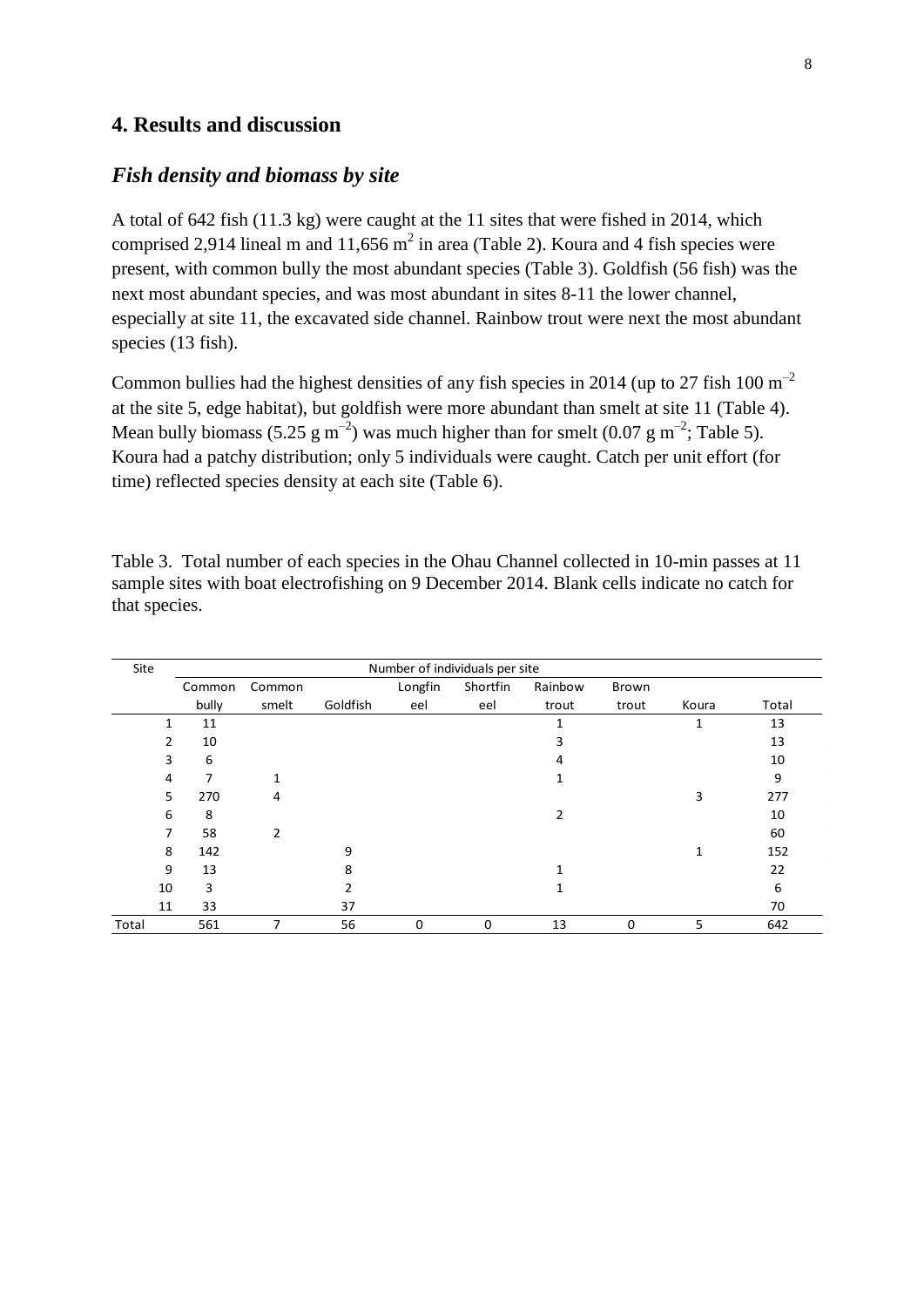|      | Density (number 100 m <sup>-2</sup> ) |        |          |         |          |         |       |       |       |  |
|------|---------------------------------------|--------|----------|---------|----------|---------|-------|-------|-------|--|
|      | Common                                | Common |          | Longfin | Shortfin | Rainbow | Brown |       |       |  |
| Site | bully                                 | smelt  | Goldfish | eel     | eel      | trout   | trout | Koura | Total |  |
| 1    | 0.84                                  | 0.00   | 0.00     | 0.00    | 0.00     | 0.08    | 0.00  | 0.08  | 1.0   |  |
| 2    | 0.81                                  | 0.00   | 0.00     | 0.00    | 0.00     | 0.24    | 0.00  | 0.00  | 1.1   |  |
| 3    | 0.37                                  | 0.00   | 0.00     | 0.00    | 0.00     | 0.25    | 0.00  | 0.00  | 0.6   |  |
| 4    | 0.85                                  | 0.12   | 0.00     | 0.00    | 0.00     | 0.12    | 0.00  | 0.00  | 1.1   |  |
| 5    | 26.89                                 | 0.40   | 0.00     | 0.00    | 0.00     | 0.00    | 0.00  | 0.30  | 27.6  |  |
| 6    | 0.62                                  | 0.00   | 0.00     | 0.00    | 0.00     | 0.15    | 0.00  | 0.00  | 0.8   |  |
| 7    | 6.44                                  | 0.22   | 0.00     | 0.00    | 0.00     | 0.00    | 0.00  | 0.00  | 6.7   |  |
| 8    | 14.03                                 | 0.00   | 0.89     | 0.00    | 0.00     | 0.00    | 0.00  | 0.10  | 15.0  |  |
| 9    | 1.47                                  | 0.00   | 0.90     | 0.00    | 0.00     | 0.11    | 0.00  | 0.00  | 2.5   |  |
| 10   | 0.33                                  | 0.00   | 0.22     | 0.00    | 0.00     | 0.11    | 0.00  | 0.00  | 0.7   |  |
| 11   | 5.06                                  | 0.00   | 5.67     | 0.00    | 0.00     | 0.00    | 0.00  | 0.00  | 10.7  |  |
| Mean | 5.25                                  | 0.07   | 0.70     | 0.00    | 0.00     | 0.10    | 0.00  | 0.04  | 6.2   |  |

<span id="page-9-0"></span>Table 4. Density of each species in the Ohau Channel collected in 10-min passes at 11 sample sites with boat electrofishing on 9 December 2014.

<span id="page-9-1"></span>Table 5. Areal biomass of fish and koura in the Ohau Channel collected in 10-min passes at passes at 11 sampling sites with boat electrofishing on 9 December 2014.

|      | Biomass ( $gm^{-2}$ ) |         |          |         |          |         |       |       |       |  |
|------|-----------------------|---------|----------|---------|----------|---------|-------|-------|-------|--|
|      | Common                | Common  |          | Longfin | Shortfin | Rainbow | Brown |       |       |  |
| Site | bully                 | smelt   | Goldfish | eel     | eel      | trout   | trout | Koura | Total |  |
| 1    | 0.03                  | 0.000   | 0.00     | 0.00    | 0.00     | 0.00    | 0.00  | 0.01  | 0.04  |  |
| 2    | 0.01                  | 0.000   | 0.00     | 0.00    | 0.00     | 1.41    | 0.00  | 0.00  | 1.42  |  |
| 3    | 0.01                  | 0.000   | 0.00     | 0.00    | 0.00     | 0.59    | 0.00  | 0.00  | 0.59  |  |
| 4    | 0.04                  | 0.000   | 0.00     | 0.00    | 0.00     | 0.00    | 0.00  | 0.00  | 0.04  |  |
| 5    | 0.39                  | 0.003   | 0.00     | 0.00    | 0.00     | 0.00    | 0.00  | 0.14  | 0.53  |  |
| 6    | 0.01                  | 0.000   | 0.00     | 0.00    | 0.00     | 1.24    | 0.00  | 0.00  | 1.25  |  |
| 7    | 0.09                  | 0.002   | 0.00     | 0.00    | 0.00     | 0.00    | 0.00  | 0.00  | 0.10  |  |
| 8    | 0.21                  | 0.000   | 1.04     | 0.00    | 0.00     | 0.00    | 0.00  | 0.08  | 1.33  |  |
| 9    | 0.04                  | 0.000   | 0.99     | 0.00    | 0.00     | 0.00    | 0.00  | 0.00  | 1.03  |  |
| 10   | 0.00                  | 0.000   | 0.12     | 0.00    | 0.00     | 0.00    | 0.00  | 0.00  | 0.12  |  |
| 11   | 0.11                  | 0.000   | 5.92     | 0.00    | 0.00     | 0.00    | 0.00  | 0.00  | 6.03  |  |
| Mean | 0.08                  | < 0.001 | 0.73     | 0.00    | 0.00     | 0.29    | 0.00  | 0.02  | 1.13  |  |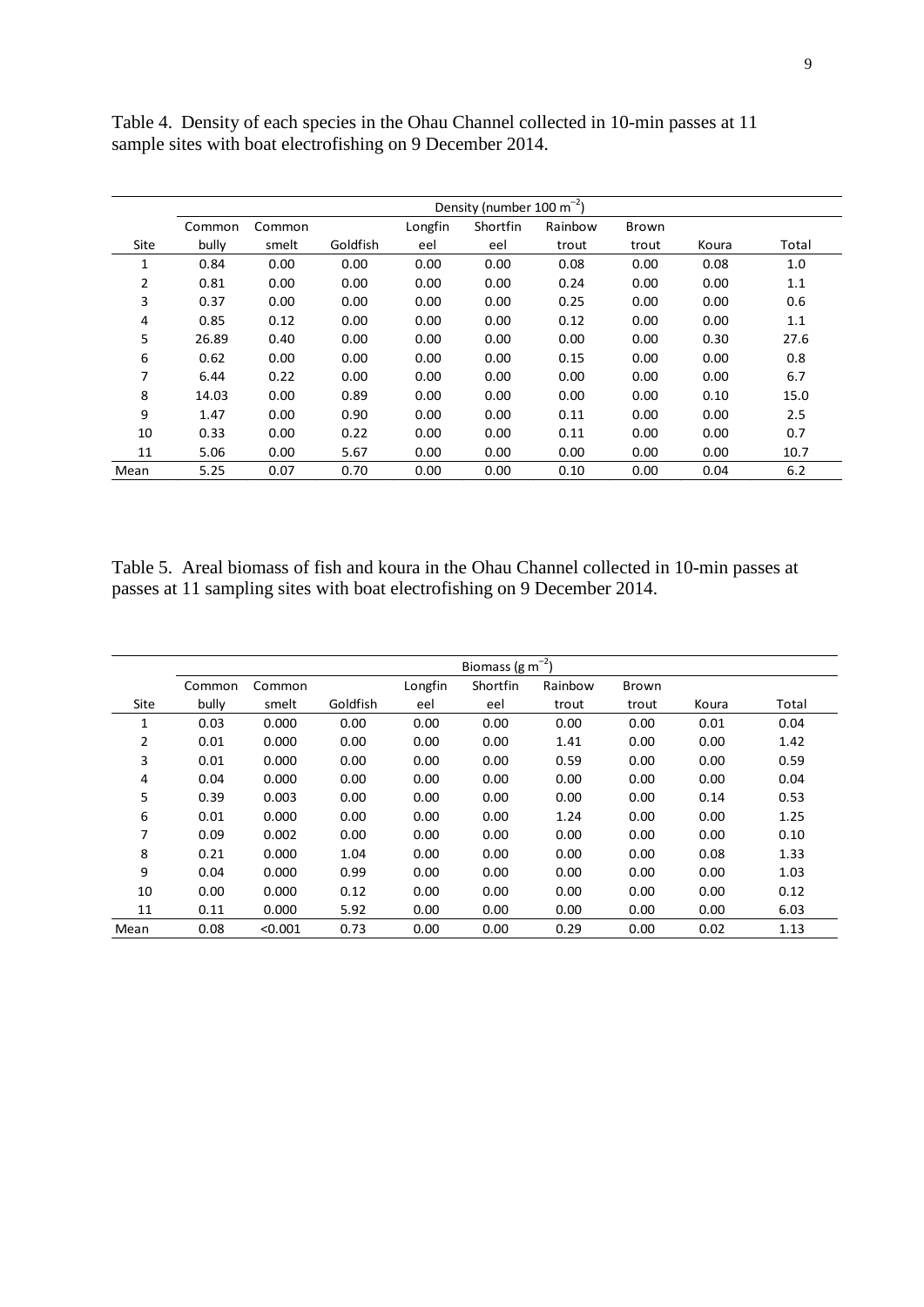| : 2014.        |        |              |                                                 |          |         |  |  |  |  |  |
|----------------|--------|--------------|-------------------------------------------------|----------|---------|--|--|--|--|--|
|                | Time   |              | Catch per unit effort (fish min <sup>-1</sup> ) |          |         |  |  |  |  |  |
|                | fished |              | Common                                          |          | Rainbow |  |  |  |  |  |
| Site           | (min)  | Common bully | smelt                                           | Goldfish | trout   |  |  |  |  |  |
| 1              | 10     | 1.10         | 0.00                                            | 0.00     | 0.10    |  |  |  |  |  |
| $\overline{2}$ | 10     | 1.00         | 0.00                                            | 0.00     | 0.30    |  |  |  |  |  |
| 3              | 10     | 0.60         | 0.00                                            | 0.00     | 0.40    |  |  |  |  |  |
| 4              | 10     | 0.70         | 0.10                                            | 0.00     | 0.10    |  |  |  |  |  |
| 5              | 10     | 27.00        | 0.40                                            | 0.00     | 0.00    |  |  |  |  |  |
| 6              | 10     | 0.80         | 0.00                                            | 0.00     | 0.20    |  |  |  |  |  |
| 7              | 10     | 5.80         | 0.20                                            | 0.00     | 0.00    |  |  |  |  |  |
| 8              | 10     | 14.20        | 0.00                                            | 0.90     | 0.00    |  |  |  |  |  |
| 9              | 10     | 1.30         | 0.00                                            | 0.80     | 0.10    |  |  |  |  |  |
| 10             | 10     | 0.30         | 0.00                                            | 0.20     | 0.10    |  |  |  |  |  |
| 11             | 10     | 3.30         | 0.00                                            | 3.70     | 0.00    |  |  |  |  |  |
| Total          | 110    |              |                                                 |          |         |  |  |  |  |  |
| Mean           |        | 5.10         | 0.06                                            | 0.51     | 0.12    |  |  |  |  |  |

<span id="page-10-1"></span>Table 6. Catch per unit effort of common bully, common smelt, goldfish and rainbow trout in the Ohau Channel caught at passes at 11 sample sites with boat electrofishing on 9 December 2014.

### <span id="page-10-0"></span>*Fish abundance by year*

Comparing catches over the 8 years of sampling, the abundance of common bullies in 2014  $(4.81$  fish 100 m<sup>-2</sup>) was consistent with catch rates in most post-wall years (after 2007; range 0.81-5.72 fish 100 m<sup>-2</sup>), but lower than in 2013 (Table 7B). The cause of fluctuating bully abundance is not known, and was not accounted for by changes in water clarity expressed as black disc distance (BDD), water temperature, or water conductivity (Table 8). Poor water clarity can reduce the efficiency of electrofishing, suggesting that bully density estimates might decrease with decreasing BDD. However, common bully densities in 2012 and 2011 were inversely related BDD. In 2014, catches of smelt, a similar sized fish to bullies, were extremely low.

Goldfish biomass increased initially 2009 and 2010 because of targeted fishing in the excavated side channel (site 11), which has dense macrophyte beds that provide good habitat for goldfish. The continued rise in goldfish density from 2012 on suggests a real increase in goldfish numbers has occurred. Eels were scarce in the Ohau Channel and catches were very variable. Longfin eels were caught in most years, and in 2012 and 2013 shortfin eels were also caught, but in 2014 no eels were caught (Table 7A and B).

Analysis of fish densities before and after wall closure is hampered by the single data point for 2007 before closure. However, we now have 7 years of post-wall data, and comparison of means and standard deviations suggest that the number of bullies might have decreased after wall closure (Figure 2).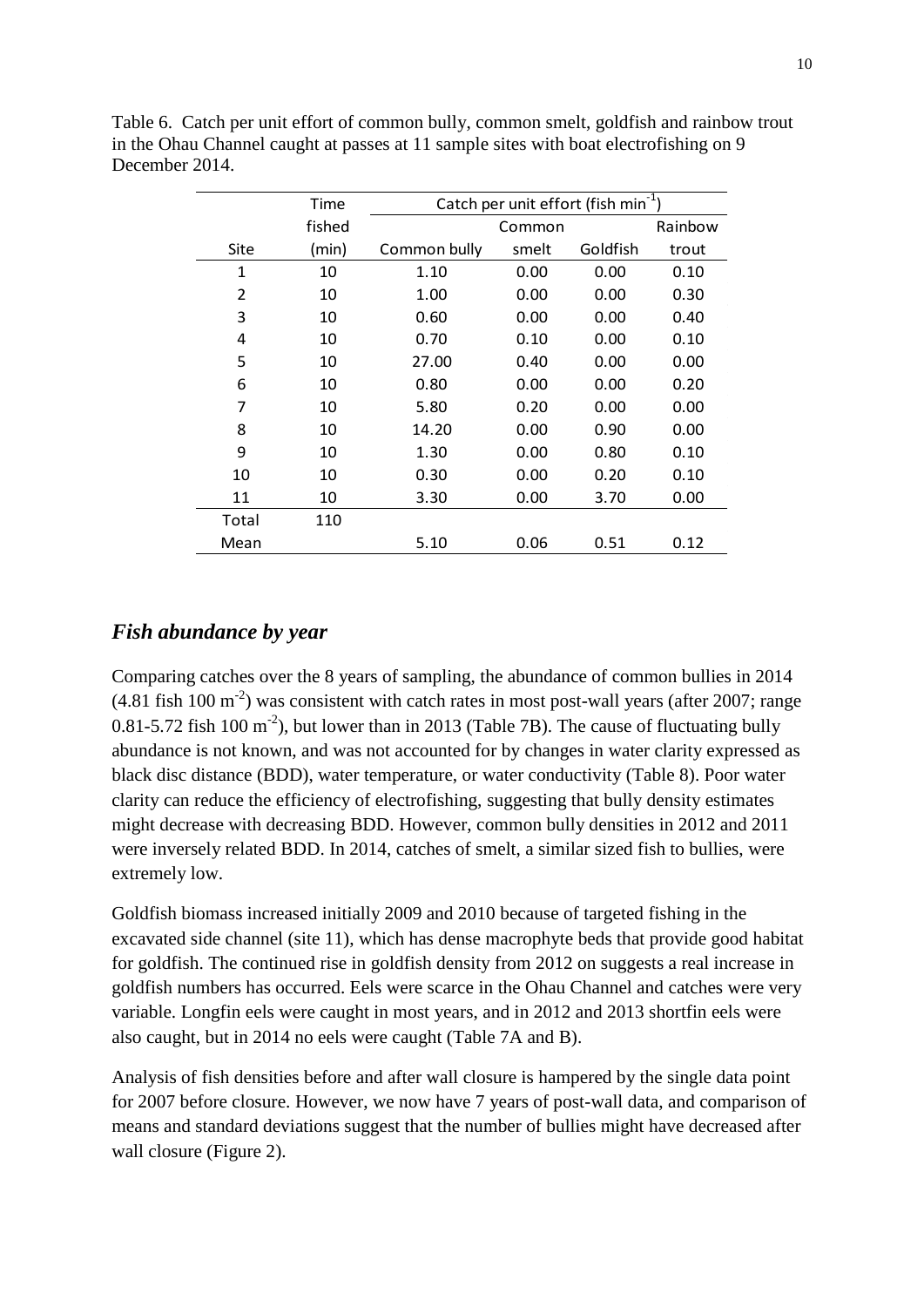<span id="page-11-0"></span>An intriguing trend of decreasing rainbow trout densities with increasing BDD, which is a measure of both water clarity and phytoplankton abundance, has occurred following wall construction (Figure 3). The trend is opposite to the usual decline of catch rate by boat electrofishing with reduced water clarity. The explanation for this is not immediately clear, and could be increased avoidance of the electrofishing boat by trout in clearer water. It is also possible that reduced BDD indicates high algal productivity in Lake Rotorua, which in turn could increase trout abundance in the Ohau Channel. This remains to be tested.

Table 7. A. Number of fish and koura and B. mean fish and koura densities in the Ohau Channel measured by boat electrofishing between 2007 and 2014. (Source of data: Brijs et al. 2008, 2009, 2010, Hicks et al. 2011, 2013, 2014, and this survey).

|      | Number of fish and koura<br>А. |                 |                 |                |                |                 |                  |                |              |       |                         |                               |                                     |
|------|--------------------------------|-----------------|-----------------|----------------|----------------|-----------------|------------------|----------------|--------------|-------|-------------------------|-------------------------------|-------------------------------------|
| Year | <b>Total all</b><br>species    | Common<br>bully | Common<br>smelt | Goldfish       | Longfin<br>eel | Shortfin<br>eel | Rainbow<br>trout | Brown<br>trout | Gambusia     | Koura | Time<br>fished<br>(min) | <b>Distance</b><br>fished (m) | Area<br>fished<br>(m <sup>2</sup> ) |
| 2007 | 1,267                          | 1,099           | 140             | 9              | 2              | 0               | 17               | 0              | 0            | 0     | 82                      | 1,582                         | 6,328                               |
| 2008 | 774                            | 429             | 311             | $\overline{2}$ | 1              | 0               | 31               | 0              | 0            | 0     | 100                     | 2,033                         | 8,133                               |
| 2009 | 353                            | 149             | 152             | 8              | 1              | 0               | 43               | 0              | 0            | 0     | 101                     | 2,721                         | 10,884                              |
| 2010 | 921                            | 604             | 206             | 18             | 1              | 0               | 92               | 0              | 0            | 0     | 112                     | 3,488                         | 13,952                              |
| 2011 | 399                            | 298             | 39              | 28             | 4              | 0               | 25               | 2              | $\mathbf{1}$ | 2     | 129                     | 2,721                         | 10,884                              |
| 2012 | 301                            | 117             | 131             | 33             | $\mathbf{1}$   | $\mathbf{1}$    | 15               | 1              | 0            | 2     | 115                     | 3,625                         | 14,500                              |
| 2013 | 1,025                          | 583             | 373             | 42             | 1              | 1               | 23               | 1              | $\mathbf 0$  | 1     | 112                     | 2,871                         | 11,484                              |
| 2014 | 642                            | 561             | 7               | 56             | 0              | 0               | 13               | 0              | 0            | 5     | 106                     | 2,914                         | 11,656                              |

A. Number of fish and koura

|      | Density (individuals $100 \text{ m}^{-2}$ ) |                 |                 |          |                |                 |                  |                       |          |       |  |
|------|---------------------------------------------|-----------------|-----------------|----------|----------------|-----------------|------------------|-----------------------|----------|-------|--|
| Year | Total all<br>species                        | Common<br>bully | Common<br>smelt | Goldfish | Longfin<br>eel | Shortfin<br>eel | Rainbow<br>trout | <b>Brown</b><br>trout | Gambusia | Koura |  |
| 2007 | 20.02                                       | 17.37           | 2.21            | 0.14     | 0.03           | 0.00            | 0.27             | 0.00                  | 0.00     | 0.00  |  |
| 2008 | 9.52                                        | 5.27            | 3.82            | 0.02     | 0.01           | 0.00            | 0.38             | 0.00                  | 0.00     | 0.00  |  |
| 2009 | 3.24                                        | 1.37            | 1.40            | 0.07     | 0.01           | 0.00            | 0.40             | 0.00                  | 0.00     | 0.00  |  |
| 2010 | 6.60                                        | 4.33            | 1.48            | 0.13     | 0.01           | 0.00            | 0.66             | 0.00                  | 0.00     | 0.00  |  |
| 2011 | 3.67                                        | 2.74            | 0.36            | 0.26     | 0.04           | 0.00            | 0.23             | 0.02                  | 0.01     | 0.02  |  |
| 2012 | 2.08                                        | 0.81            | 0.90            | 0.23     | 0.01           | 0.01            | 0.10             | 0.01                  | 0.00     | 0.01  |  |
| 2013 | 8.93                                        | 5.08            | 3.25            | 0.37     | 0.01           | 0.01            | 0.20             | 0.01                  | 0.00     | 0.01  |  |
| 2014 | 5.51                                        | 4.81            | 0.06            | 0.48     | 0.00           | 0.00            | 0.11             | 0.00                  | 0.00     | 0.04  |  |

#### B. Mean fish and koura densities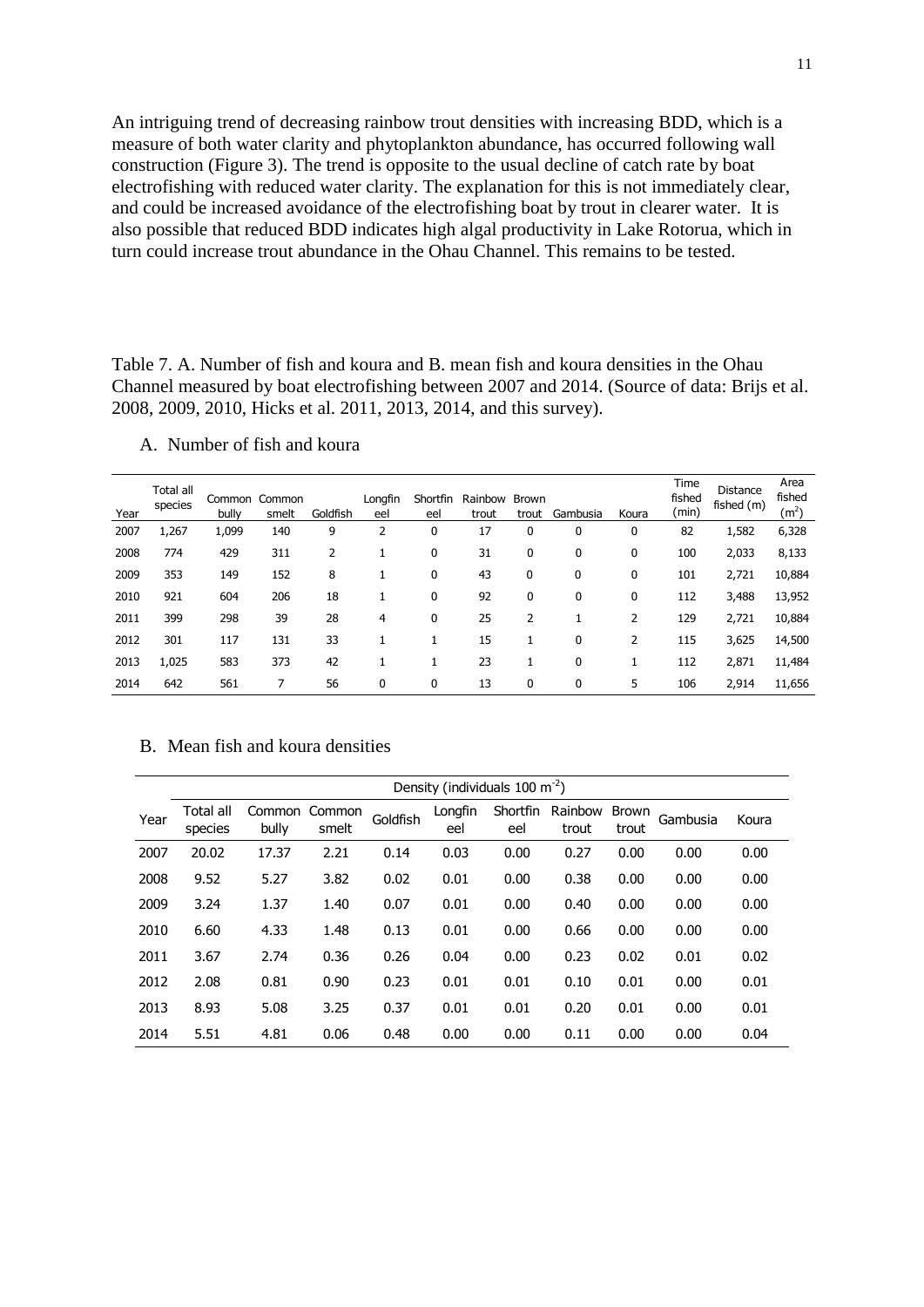

<span id="page-12-1"></span>Figure 2. Comparison of fish densities in the Ohau Channel before wall closure (2007) compared to after wall closure (2008-2014). Error bars are 1 standard deviation.

<span id="page-12-0"></span>Table 8. Conductivity and black disc distance measured in the in the Ohau Channel at the time of boat electrofishing surveys between 2007 and 2014. NZDST = New Zealand daylight saving time, i.e.,  $UTC+13$  h.  $UTC = Universal$  time coordinated. (Source of data: Brijs et al. 2008, 2009, 2010, Hicks et al. 2011, 2013, 2014, and this survey).

| Date        | Time<br>(h NZDT) | Water<br>temperature<br>(°C) | Ambient<br>$(\mu S \text{ cm}^{-1})$ | Specific<br>conductivity conductivity<br>$(\mu S \text{ cm}^{-1})$ | <b>Black disc</b><br>distance<br>(m) |
|-------------|------------------|------------------------------|--------------------------------------|--------------------------------------------------------------------|--------------------------------------|
| 13-Dec-07   | 1015             | 18.8                         | 159.3                                | 180.9                                                              | 2.00                                 |
| $11-Dec-08$ | 1030             | 20.4                         | 167.8                                | 183.7                                                              | 0.80                                 |
| $7-Dec-09$  | 1045             | 19.4                         | 172.4                                | 193.4                                                              | 0.65                                 |
| 7-Dec-10    | 1100             | 20.1                         | 169.7                                | 187.4                                                              | 0.50                                 |
| $5-Dec-11$  | 1030             | 17.8                         | 148.5                                | 173.5                                                              | 0.85                                 |
| $4$ -Dec-12 | 0900             | 17.4                         | 144.1                                | 169.4                                                              | 1.30                                 |
| 27-Nov-13   | 1100             | 20.9                         | 169.3                                | 183.5                                                              | 0.80                                 |
| $9$ -Dec-14 | 1030             | 18.4                         | 163.0                                | 184.2                                                              | 1.45                                 |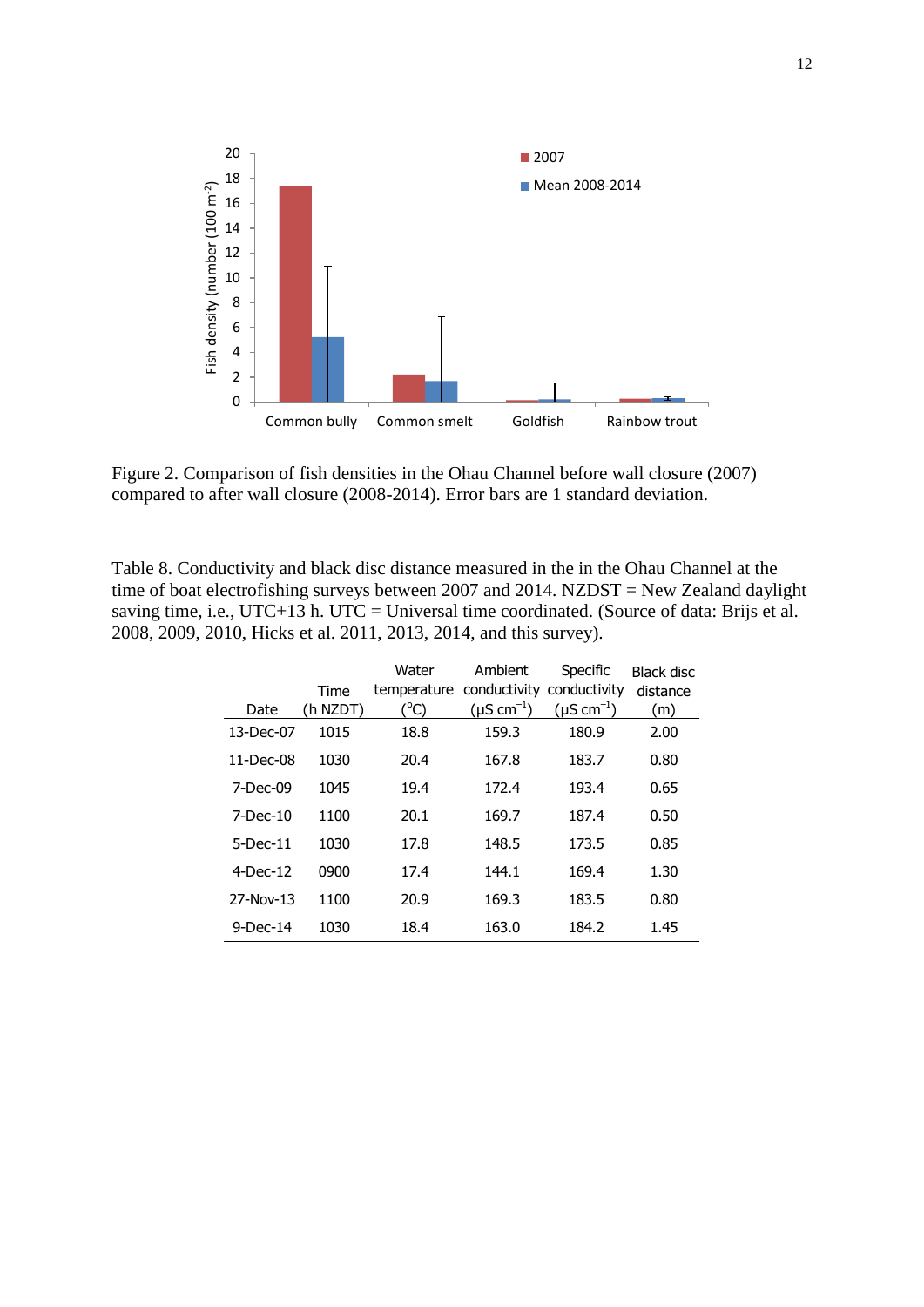

<span id="page-13-2"></span>Figure 3. Relationship of rainbow trout density to black disc distance in the Ohau Channel between 2008 and 2014 following wall construction, excluding 2007 data before wall closure.

#### <span id="page-13-0"></span>**6. Acknowledgements**

This research was funded by Bay of Plenty Regional Council. We thanks Dr Rob Donald of Bay of Plenty Regional Council for reviewing the manuscript and John Tyrrell for approval.

#### <span id="page-13-1"></span>**7. References**

- Brijs, J., Hicks, B. J. and Bell, D. G. (2008). Boat electrofishing survey of common smelt and common bullies in the Ohau Channel. *CBER Contract Report No. 66.* Client report prepared for Environment Bay of Plenty. Centre for Biodiversity and Ecology Research, Department of Biological Sciences, The University of Waikato, Hamilton.
- Brijs, J., Hicks, B. J. and Bell, D. G. (2009). Boat electrofishing survey of common smelt and common bullies in the Ohau Channel. *CBER Contract Report No. 97.* Client report prepared for Environment Bay of Plenty. Centre for Biodiversity and Ecology Research, Department of Biological Sciences, The University of Waikato, Hamilton.
- Brijs, J., B.J. Hicks, and D.G. Bell. 2010. Boat electrofishing survey of common smelt and common bully in the Ohau Channel in December 2009. *CBER Contract Report No. 112.* Prepared for Environment Bay of Plenty. Centre for Biodiversity and Ecology Research, Department of Biological Sciences, School of Science and Engineering, The University of Waikato, Hamilton.